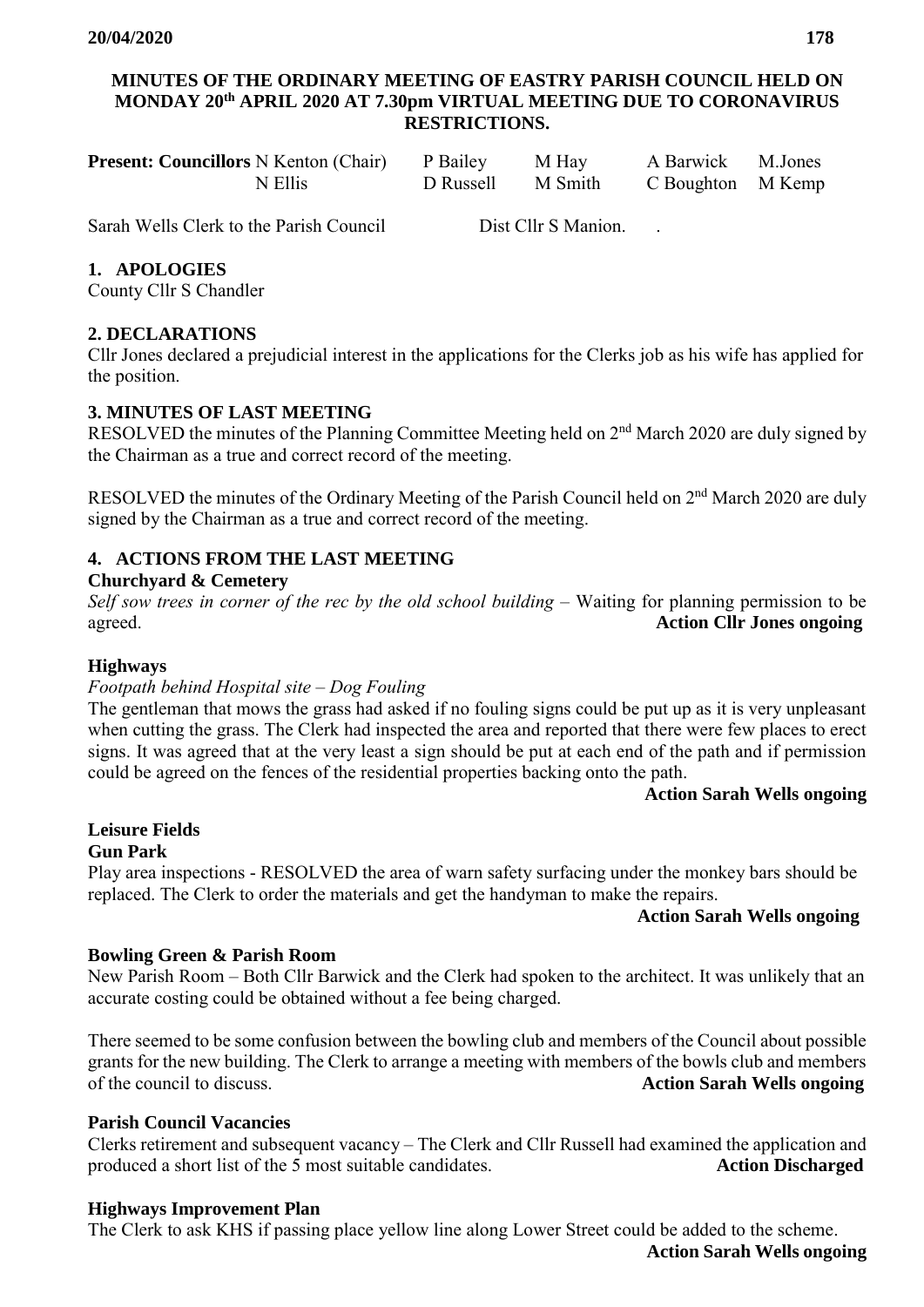#### **20/04/2020 179**

#### **Finance**

*Parish Council Website –* Unfortunately Cllr Ellis had not been available to speak to the Clerk about the changeover. It was agreed the Clerk should contact Netwise directly and contact Cllr Ellis if there were any problems. ` **Action Sarah Wells**

#### **Forthcoming Events**

*Eastry open Day* – An article had been placed in the Village News Letter. **Action Discharged**

*Annual Parish Meeting Date –* All the invitations had been sent out, however due to the current situation the meeting was cancelled for this year.

Great British Spring Clean – 20 Mar to 13 Apr 2020 – Cancelled

Town and Parish Local Plan meeting – Thur 19<sup>th</sup> March 4.15pm Cllr Jones had attended.

*Parking Discussion – DDC 24th March, 3pm Tracker Room –* Cancelled

# **Leisure Fields**

#### **Gun Park**

i) Large tree uprooted by storms – Damage to private fencing and Green House glass Cllr Jones had spoken to the home owners and the Clerk had arranged for the fence to be replaced. It had cost £12.00 for new glass for the green house and the Clerk had reimbursed the property owner.

Emergency work had been undertaken to clear the tree from the Gun Park and gardens as well as the access road. The Stump still need to be dealt with as does the whole left when it pulled the roots out of the ground. The Clerk to get quotes. **Action Sarah Wells ongoing**

#### **Churchyard & Cemetery Bowling Green & Parish Room**

#### New Parish Room - Build Costs

The Clerk had spoken to the architect, he felt it was unlikely to get a quote for the work unless it was through a proper tender process. It would take several days to work up a quote and without a chance of getting the job builders would be unlikely to spend the necessary time. He recommended getting a QS to provide a quote this would cost around £500.00.

Cllr Barwick was unsure if the current plans contained enough detail for an accurate quote. It was felt that a full detailed specification should be drawn up so that it could be put out to tender. The Clerk to discuss with the architect. **Action Sarah Wells ongoing** 

#### **Long-term outstanding items**

#### **a) Cemetery Extension**

Email from Land Agent – Cllrs Jones and Kenton to meet and discuss with the land agent at the same time as the Pond discussions. **Action Cllr Kenton ongoing** 

 **b) Bench by the horse trough**  KHS permission forms – The forms had been submitted. **Action Cllr Jones ongoing** 

#### **c) Pond Licence**

Cllrs Jones and Kenton to meet and draw up a tree management plan to be sent to the Church Commissioners land agent for discussion before the Licence is discussed.

 **Action Cllrs M Jones and N Kenton ongoing** 

#### **d) Gun Park**

Remaining Lime Tree by school fence – Possible work required

Cllr Jones had inspected the tree and would forward a report to the Clerk so she could obtain quotes for the work. **Action Cllr Jones ongoing**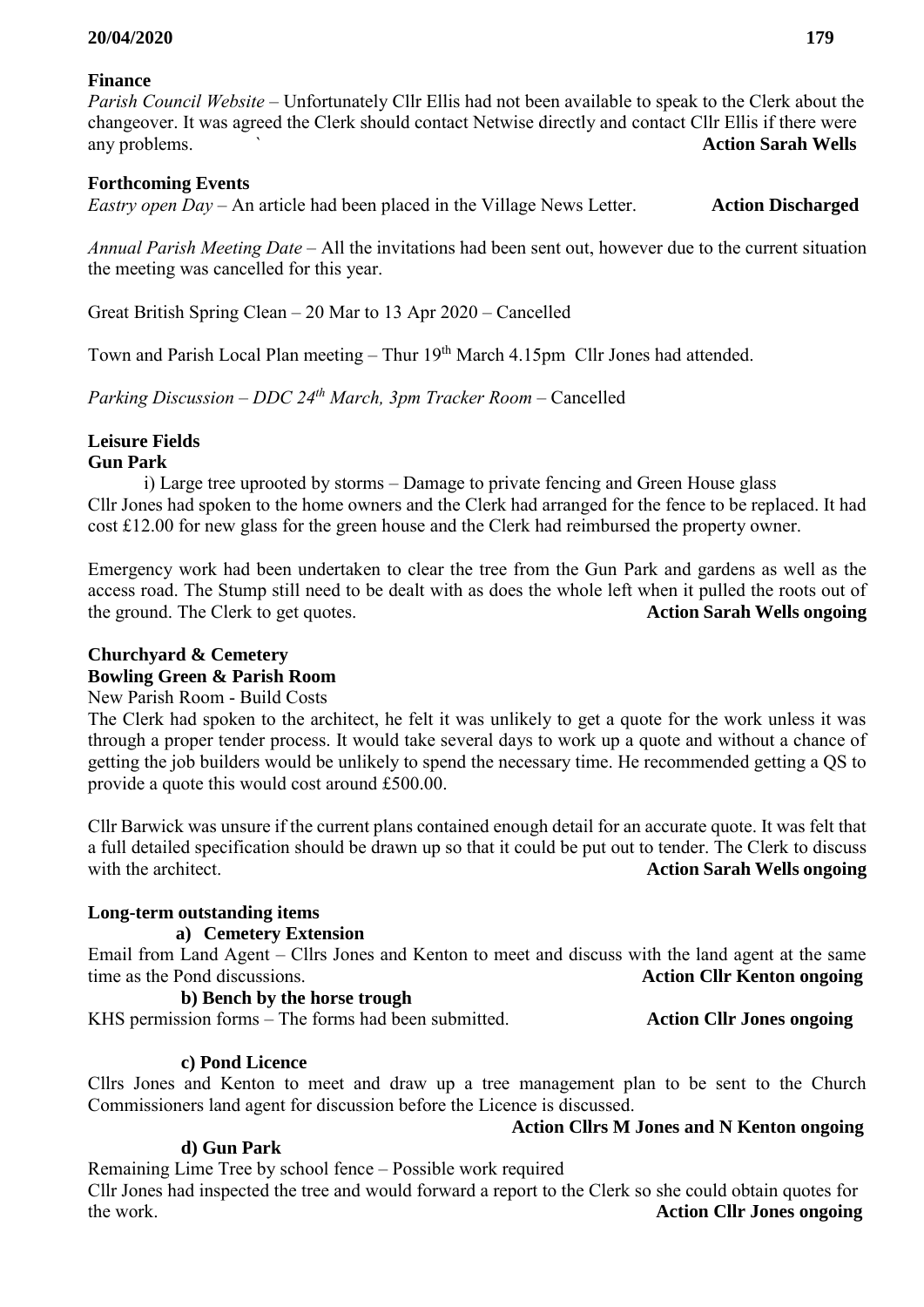## **20/04/2020 180**

#### **Communication**

*Use of Notice Boards and possible additional –* Cllr Barwick had look and there was insufficient room to move the existing notice board to the Parade. It was agreed a location for a smaller board should be considered.

## **5. CORONAVIRUS UPDATE**

a) Information from DDC, KCC and Central Government

All emails received in connection with the Coronavirus had been forwarded to Council members as received. The situation changes daily and the information is fluid in nature. DDC are holding weekly conference calls with Town and Parish Council Clerks and have set up a Clerks What's App group to help disseminate useful information.

Both DDC and KCC have set up help lines for the most vulnerable. DDC liaison officers have contacted those on the "Shielded List" directly to ensure they have the necessary food stores and medicine to stay at home and stay safe.

Both the Clerk and Community warden are sign posting people to the above helplines.

b) Meeting Rules

Parish Council meeting rules have been amended to allow virtual meetings of the Parish Council to take place. Parish Meetings and Annual Meetings of the electors have not been included in these changes. In NALC's view, the current Government Guidance means these meeting should not take place in person, therefore they cannot take place until social distancing rules are relaxed.

The requirement to hold an Annual meeting of the Council in May to make appointments has been relaxed and current appointments can stand until May 2021, however Councils have the power to make appointments should they decide to.

RESOLVED the position of Chairman and vice Chairman should be decided at the next meeting, all other appointments to stand until May 2021.

Members of the public still have the right to attend Parish Council meetings so provision must be made for them to attend virtual meetings, however the rules on participation remain the same and members of the public are not allow to speak during the meeting. Due to the increase in Zoom bombing (meetings being interrupted by trolls that hijack or disrupt them), the meetings will be password protected and members of the public will need to email the Clerk for details.

c) Accounts and Audit

The timeframe for the approval of accounts and completion of the Annual Governance Return have been extended until 31<sup>st</sup> Aug 2020. However as the Clerk is leaving before then she would envisage these being completed by the end of June.

## **6. CORRESPONDENCE**

To discuss and agree actions relating to correspondence received by the Council.

#### **a) Consultation Documents**

None received.

 **b) Newsletters and Circulars**  i) KALC NEWS Noted by the members

 **c) Other**  i) KALC Chief Executive Bulletin Noted by the members.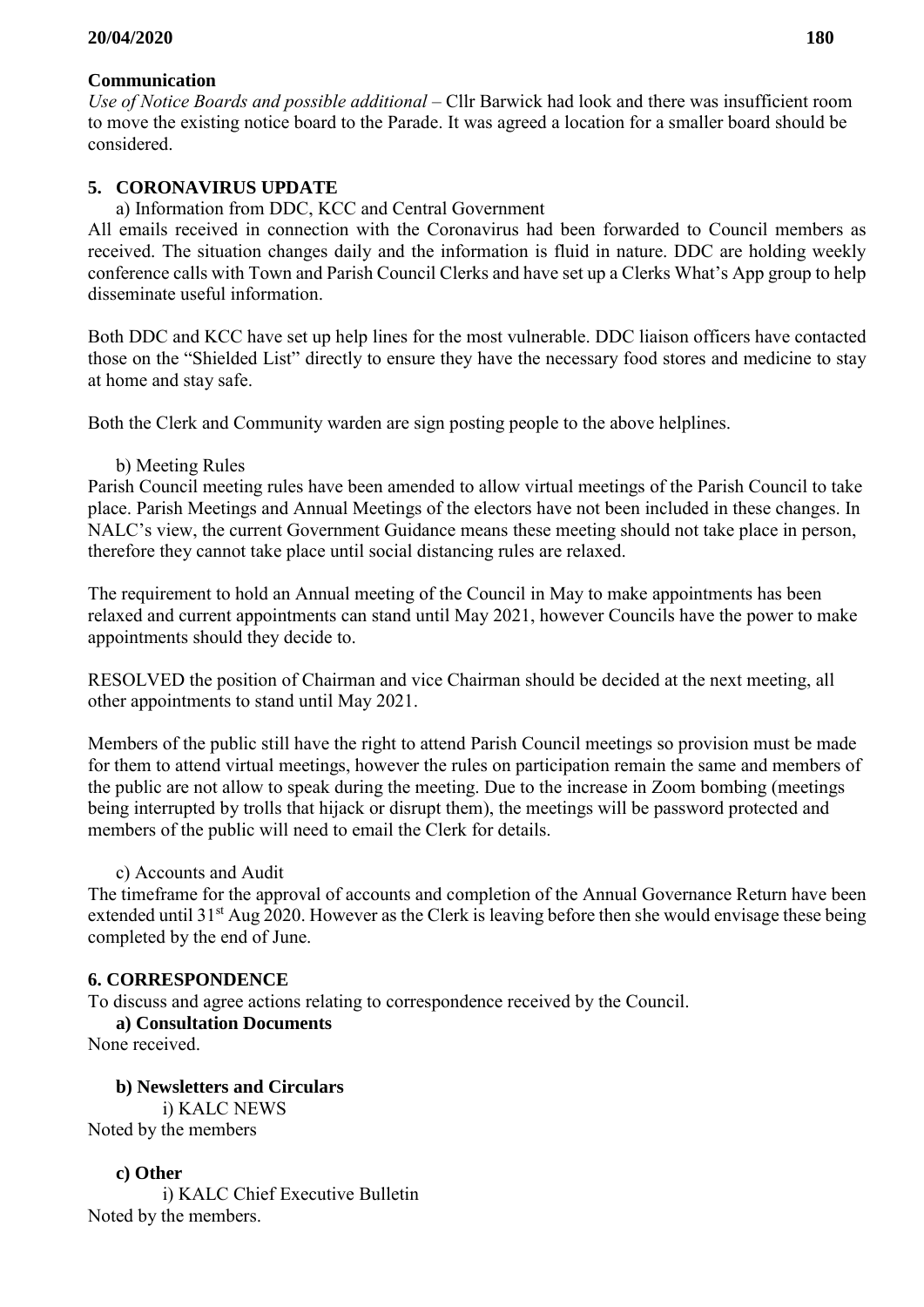# **7. HIGHWAYS**

Nothing to discuss at this time.

## **8. ACCOUNTS**

RESOLVED the following payments should be authorised, proposed by Cllr Bailey and seconded by Cllr Kemp.

| Receipts Feb & Mar                                   |        |                                 |        |            |
|------------------------------------------------------|--------|---------------------------------|--------|------------|
| <b>S</b> Wells<br><b>Card Payments</b>               |        |                                 |        | <b>VAT</b> |
| Coffee Break                                         | 11.57  |                                 |        |            |
| McAfee Annual subscription                           | 44.99  |                                 |        |            |
|                                                      | 56.56  |                                 |        |            |
|                                                      |        |                                 |        |            |
| <b>Mar and April Payments</b>                        |        | <b>Cheque</b><br>N <sub>0</sub> |        | <b>VAT</b> |
| Clerks Salary Mar 2020                               |        | <b>STO</b>                      | 959.44 |            |
| H M Revenue and Customs<br>Income Tax Mar            | 12.80  |                                 |        |            |
| Employees NI Mar                                     | 42.58  |                                 |        |            |
| Employers NI Mar                                     | 48.97  |                                 |        |            |
|                                                      | 104.35 | <b>STO</b>                      | 104.35 |            |
| <b>Employers Pension Contribution Mar</b>            | 209.41 |                                 |        |            |
| <b>Employees Pension Contribution Mar</b>            | 59.06  |                                 |        |            |
|                                                      | 268.47 | <b>STO</b>                      | 268.47 |            |
| Caretakers Pay Mar 2020                              |        | <b>STO</b>                      | 687.05 |            |
| Harmer & Sons Ground Work Mar 2020                   | 698.89 |                                 |        | 116.48     |
| British Gas - Electricity 19 Feb to 18 Mar Mtr 21610 |        | <b>DD</b>                       | 22.97  | 1.09       |
| British Gas - Electricity 19 Feb to 18 Mar Mtr 21656 |        | <b>DD</b>                       | 7.48   | 0.35       |
| Opus Energy - Parish Rm Gas 5 Feb to 4 Mar 20        |        | <b>DD</b>                       | 52.04  | 2.48       |
| Opus Energy - Parish Rm Gas 5 Mar to 4 Apr 20        |        | <b>DD</b>                       | 49.28  |            |
| Everflow Allotment water 18-5-20 to 17-6-20          |        | <b>DD</b>                       | 26.48  |            |
| <b>Paid between meetings</b>                         |        |                                 |        |            |
| <b>KCC Supplies - Stationery</b>                     |        | <b>BP</b>                       | 48.24  | 8.04       |
| KALC - Annual membership                             |        | <b>BP</b>                       | 819.31 | 136.55     |
| Eastry Village Hall - Jan to Mar - Coffee Break      |        | <b>BP</b>                       | 220.00 |            |
| <b>ICCM</b> Membership                               |        | <b>BP</b>                       | 95.00  |            |
| G Boorman - Replace fencing damaged by falling tree  |        | <b>BP</b>                       | 336.00 |            |
| Replacement Garden Chairs & Chimaera - Tree damage   |        | <b>BP</b>                       | 118.00 |            |
| To Pay                                               |        |                                 |        |            |
| Repairs to Allotment water leak                      |        | <b>BP</b>                       | 20.81  |            |

## **9. FORTHCOMING EVENTS**

To discuss and agree actions relating to events

#### **a) Council Events**

i) Eastry open Day

To be discussed once the current social distancing restrictions have been lifted.

#### **b) Outside Events**

Nothing planned for the near future.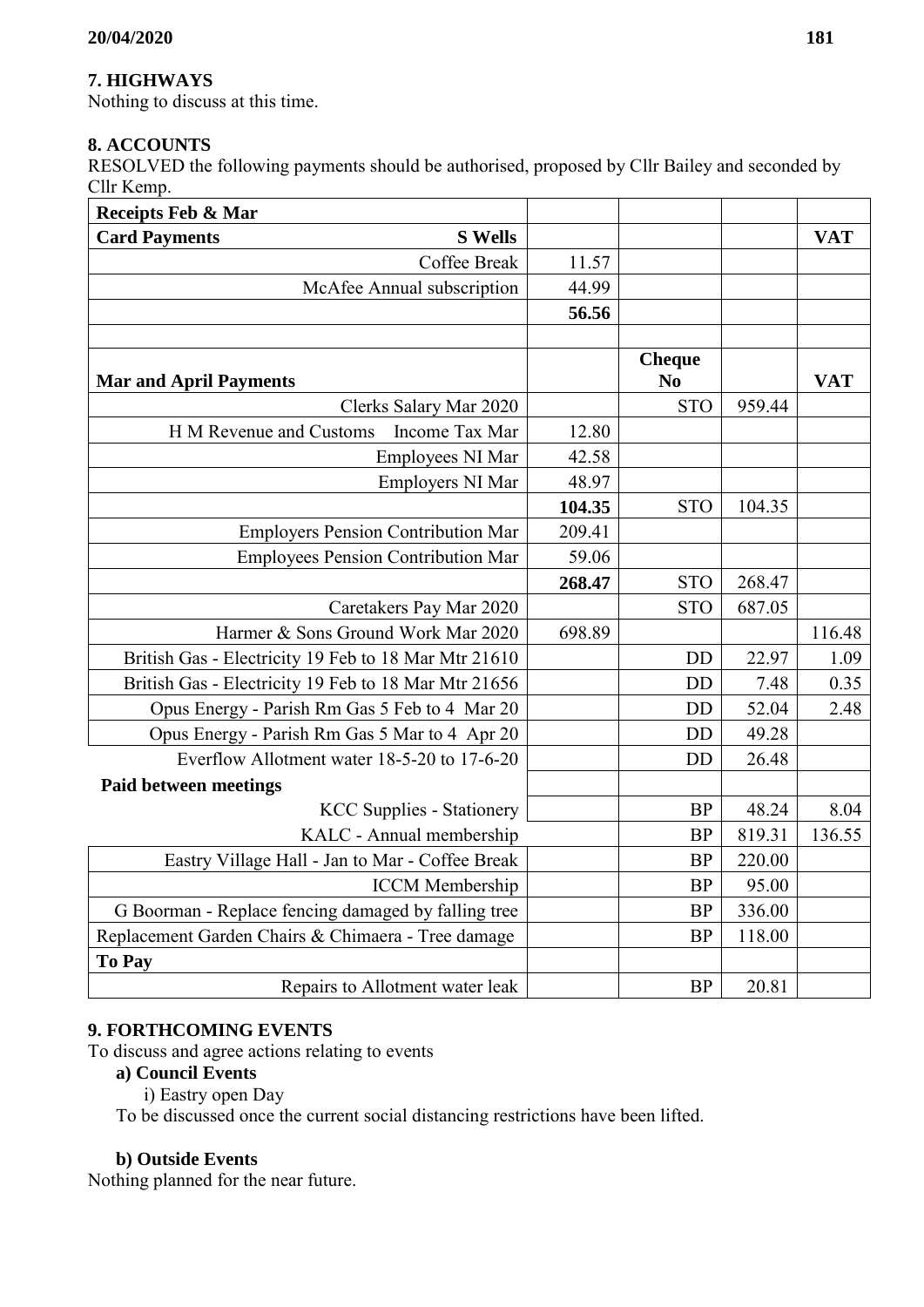# **10. GROUND WORK**

The main contractor is only undertaking gang mowing, therefore the main area of Gun Park is being cut however paths and verges are not being touched, nor is the recreation ground, allotment paths and the play areas. The Churchyard and Cemetery contract is continuing.

Cllr Boughton offered to cut the recreation ground, the members thanked him for the offer and it was agreed he should cut it during the next few days.

RESOLVED the standing order set up to pay the contractor should be cancelled. **Action Sarah Wells**

# **11. REPORTS**

To receive written or verbal reports from: -

## **a) Dist Cllrs**

Cllr Kenton reported that DDC groundwork contracts has also ceased, most of the districts employees were now home working, waste services continued to operate.

Cllr Manion reported on the financial concerns being raised as DDC were spending a lot of their reserves taking care of vulnerable people in the district, as well as offering grants and rate reductions to local businesses. They were also loosing revenue due to the closure of leisure centres etc.

## **b) Parish Councillors**

No reports received.

## **12. COMMUNICATION**

To agree Council communication to the following media: -

## **a) Communication Strategy**

i) Meet the Council Event – Cancelled

ii) Local retailers

RESOLVED the Clerk should write to the 4 local retail outlets that were still trading and keeping the local community supplied with essentials, namely Bickers Newsagents, The Village Store, S and C Baitup Family Butchers and Eastry Pharmacy. **Action Sarah Wells** 

## **b) Village News Letter**

 i) Next Issue closing date 10th May Update on CORVID 19 help to local communities and businesses. Thank you to retail outlets.

# **c) Mercury Report**

## **d) Web Site**

As required.

# **13. PARISH COUNCIL VACANCIES**

To deal with current Parish Council vacancies.

a) Vacancy for a Parish Councillor following resignation

Still no one had come forward. The post would continue to be advertised.

b) Applications for Clerks Vacancy

Cllr Jones declared a prejudicial interest and withdraw from the meeting.

The Clerk explained that 5 applications had been shortlisted, and that the next step would be to interview and make an appointment.

RESOLVED Cllrs Barwick, Boughton, Russell and the Clerk should examine the applications and decide how many interviews to undertake.